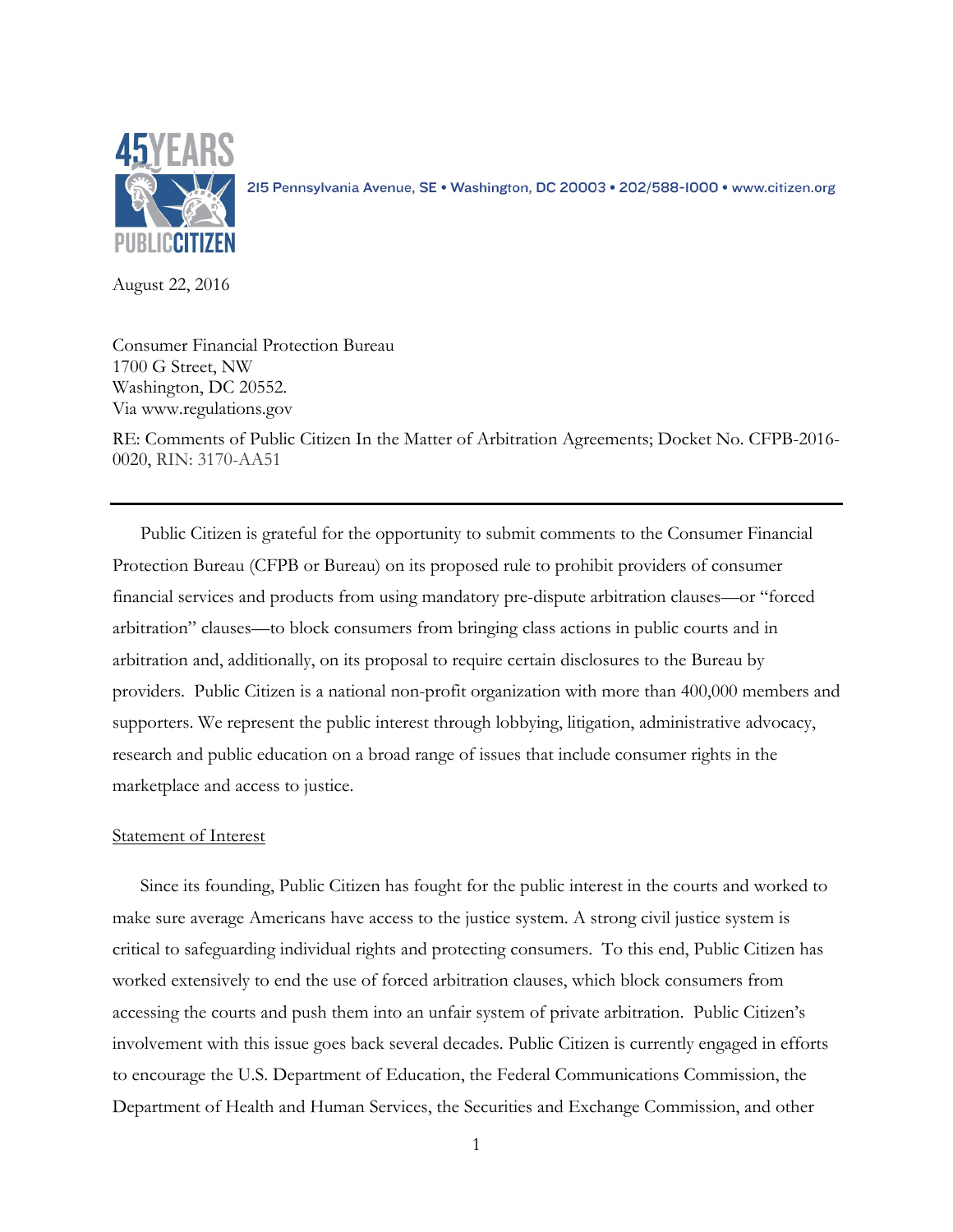federal entities to address the consumer harms stemming from forced arbitration practices. For the past several years, we have also been engaged with members of Congress to advance legislative proposals that would reform federal law to counteract the abuses of forced arbitration, including the Arbitration Fairness Act<sup>1</sup> and Restoring Statutory Rights Act.<sup>2</sup> Finally, Public Citizen Litigation Group (PCLG) has represented parties in several major cases at the appellate level concerning the scope of the Federal Arbitration Act (FAA) and the enforceability of forced arbitration clauses.<sup>3</sup> PCLG also frequently participates as *amicus* in cases involving these issues.<sup>4</sup>

### Introduction

Over the past 30 years, companies have increasingly sought to limit consumers' access to courts by including forced arbitration clauses and class action bans in boilerplate contracts. The courts' expansive readings of the FAA have rewarded those efforts with broad success. Public Citizen is opposed to the use of such clauses by corporate players, because they block consumers from making use of the judicial system to vindicate their statutory, constitutional, and common law rights. These clauses are fundamentally prejudicial to consumers' rights, encourage unlawful corporate behavior, and weaken the ability of law enforcement and regulators to protect the public.

At the outset, we express our support for the CFPB's proposal, which is based on years of statutorily mandated empirical study on the content and use, application, and consequences of forced arbitration clauses and class action bans in consumer financial contracts. The Bureau's final analysis in its March 2015 Arbitration Study (Study) is by far the most comprehensive study of its kind to date.<sup>5</sup> However, as explained in this comment, we believe the Bureau can and should go further than the current proposal to adopt a final rule that bars the practice of forced arbitration by consumer financial service providers outright. A bright-line rule banning forced arbitration in provider contracts is consistent with the CFPB's mission of protecting consumers from "unfair, deceptive, or abusive practices."<sup>6</sup> An outright ban on forced arbitration is the best way to ensure that banks and other financial institutions treat people fairly and is fully warranted by the Bureau's Study.

 <sup>1</sup> Arbitration Fairness Act of 2015, S. 1133, 114th Cong. (2015).

<sup>2</sup> Restoring Statutory Rights and Interests of the States Act of 2016, S. 2506, 114th Cong. (2016).

<sup>3</sup> *See, e.g., CompuCredit Corp. v. Greenwood*, 132 S. Ct. 665 (2012); *AT&T Mobility v. Concepcion*, 563 U.S. 333 (2011). 4 *Stolt-Nielsen S.A. v. AnimalFeeds Int'l Corp.*, 559 U.S. 662 (2010).

<sup>5</sup> CFPB, Arbitration Study: Report to Congress, pursuant to Dodd-Frank Wall Street Reform and Consumer Protection Act §1028(a) (2015) [hereinafter, CFPB Study].

<sup>6</sup> *About Us, The Bureau*, CFPB, http://www.consumerfinance.gov/about-us/the-bureau/ (last visited Aug. 18, 2016).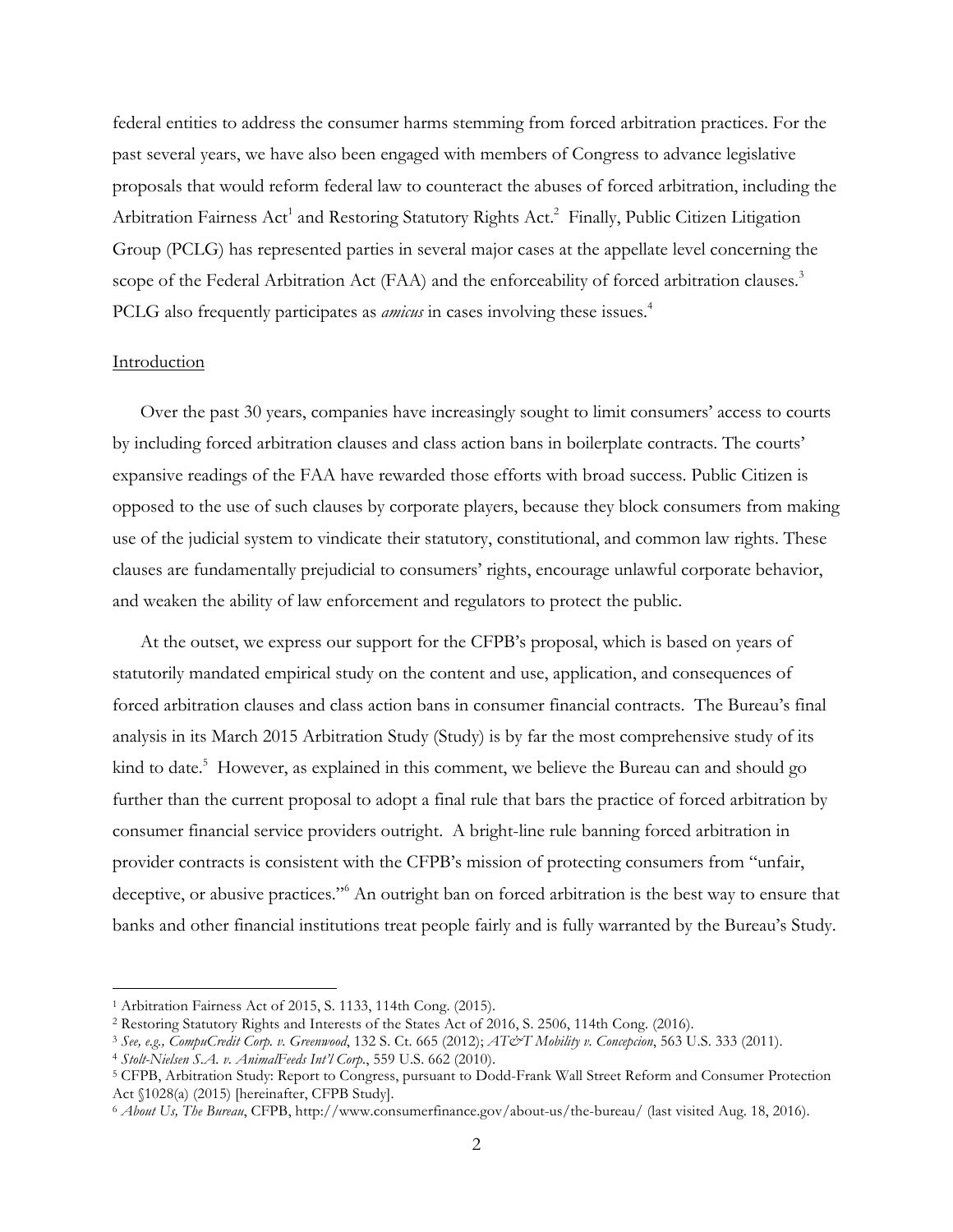At its core, the proposed rule aims to curb corporate theft, deception, and exploitation of consumers committed by businesses that seek to maximize profits at all costs. Expectedly, the CFPB's proposal has received an avalanche of criticism from industry, which has benefited mightily from forced arbitration clauses and class action bans in particular. The financial services industry and its representatives have openly acknowledged that the purpose of forced arbitration clauses is to limit their legal exposure and to suppress consumer claims.<sup>7</sup> Such admissions are significant: They signal some providers' resolve to flout consumer protection laws by blocking private enforcement actions. It is particularly troubling that, during the continued challenges to economic security endured by everyday Americans as a result of the 2008 financial crisis, banks and other financial institutions continue to covet an effective "license to steal" without accountability from consumers.

The CFPB Study, as well as various other studies, surveys, and empirical research cited by the Study, lay the groundwork for the Bureau to take action so consumers can enforce their rights in the judicial system. We are pleased that the CFPB is taking corrective action to restore consumers' right to their day in court, and this comment—organized in two parts—explicates findings from the Bureau's Study as well as documents additional sources of support for the proposed rule, many of which are cited by the Study itself. First, it discusses the importance of class action litigation to protect consumers from unlawful practices by the financial services industry and responds to contrary industry arguments. Second, it argues that the Bureau should extend the rule to prohibit forced arbitration of individual claims and that such action is supported by the CFPB Study.

# **I. Class actions help consumers who have been victimized by banks and predatory lenders.**

Class action lawsuits are in the crosshairs of the financial services industry, <sup>8</sup> for a very obvious reason: The class action is one of the most potent legal tools available to individuals to recover against the economically powerful. Class actions work because they allow people to aggregate their claims when it would be impossible or impractical for them to go after economically powerful defendants on their own. Corporations understand that if there were no feasible way for individuals

 <sup>7</sup> *See* Jessica Silver-Greenberg & Robert Gebeloff, *Arbitration Everywhere, Stacking the Deck of Justice*, N.Y. TIMES, Oct. 31, 2015; *see also* Alan S. Kaplinsky & Mark J. Levin, *Excuse Me, But Who's the Predator? Banks Can Use Arbitration Clauses as a Defense*, 7 Bus. L. Today 24 (1998); Bennet S. Koren, *Our Mini Theme: Class Actions*, 7 Bus. L. Today 18 (1998); Kate Berry, *How Banks Are Trying to Contain Cost of CFPB's Arbitration Plan*, AMERICAN BANKER (June 30, 2016), http://www.americanbanker.com/news/law-regulation/how-banks-are-trying-to-contain-cost-of-cfpbs-arbitration-plan-

<sup>1081782-1.</sup>html. 8 *See, e.g.,* Fairness in Class Action Litigation and Furthering Asbestos Claim Transparency Act of 2016, H.R. 1927, 114th

Cong. (2015).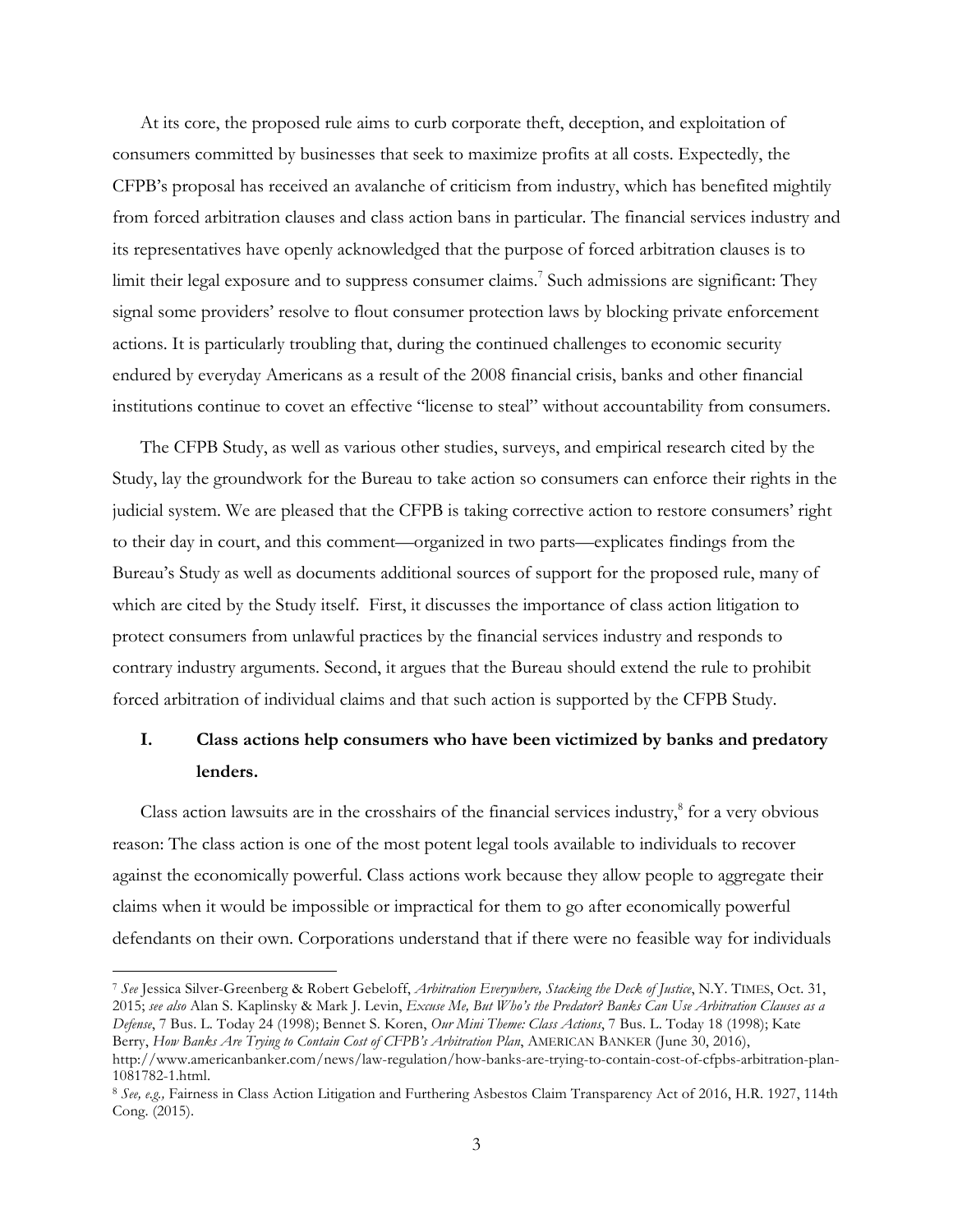to enforce their rights, then rules protecting consumers against fraudulent business practices would largely become unenforceable, and bad actors could continue to break the law. That is precisely why banks and other financial service providers have not only rapidly incorporated class action bans in standard-form contracts,<sup>9</sup> but have also made clear that they are intent on thwarting the Bureau from moving forward on this powerfully pro-consumer proposed rulemaking.

### a. Class action bans limit large-scale relief for consumers.

It is undeniable that class action bans limit the number of consumers that can benefit from a favorable judgment and, accordingly, can significantly limit a defendant's liability. In its Study, the Bureau determined that the 422 federal consumer financial class actions that were approved by courts between 2008 and 2012 involved more than 350 million class members. <sup>10</sup> Providers that ban class action claims not only limit the number of consumers who benefit from any one proceeding, but also discourage consumers from bringing claims at all, because the amounts of individual claims are typically quite modest, especially claims arising from many of the kinds of financial services covered by this proposed rulemaking.<sup>11</sup> Companies and their lawyers know most people cannot afford to sue over the individual impact of a larger transgression. A company thus may have a powerful incentive to engage in widespread violations of law that result in small, but significant, individual harms while benefiting the company tremendously in the aggregate. This incentive has time and again led companies to deceptively add hidden fees in consumer contracts or motivated debt collectors to fraudulently nickel-and-dime consumers to reap millions in additional profits. Class actions correct this problem by aggregating claims that would be difficult to bring on an individual basis; the economies of scale make pursuit of small dollar claims worthwhile. By facilitating the assertion of such claims, class actions act as a corrective to market forces that may otherwise encourage unlawful conduct. Ensuring efficient enforcement of small dollar claims through class actions is thus a core policy goal that has been expressed by Congress,<sup>12</sup> courts,<sup>13</sup> and the Standing Committee on Rules<sup>14</sup> in multiple contexts.

 <sup>9</sup> *See Consumers Want the Right to Resolve Bank Disputes In Court*, THE PEW CHARITABLE TRUSTS (Aug. 17, 2016), http://www.pewtrusts.org/en/research-and-analysis/issue-briefs/2016/08/consumers-want-the-right-to-resolve-bankdisputes-in-court (finding that among 29 banks studied over a four year period use of class-action bans rose from 52% to 66%).

<sup>10</sup> CFPB Study §1.4.7 at 16.

<sup>11</sup> *See, e.g.*, *Concepcion*, 563 U.S. 333. In this case, the plaintiffs alleged that AT&T had engaged in false advertising and fraud by charging \$30.22 sales tax on phones advertised as free.

<sup>12</sup> *See, e.g.*, Class Action Fairness Act § 2(a)(1), 28 U.S.C. § 1711 note; Electronic Fund Transfer Act, H. Rept. No. 95- 1315, 15 (1978)("Class action suits for damages are an essential part of enforcement of the bill because, all too often,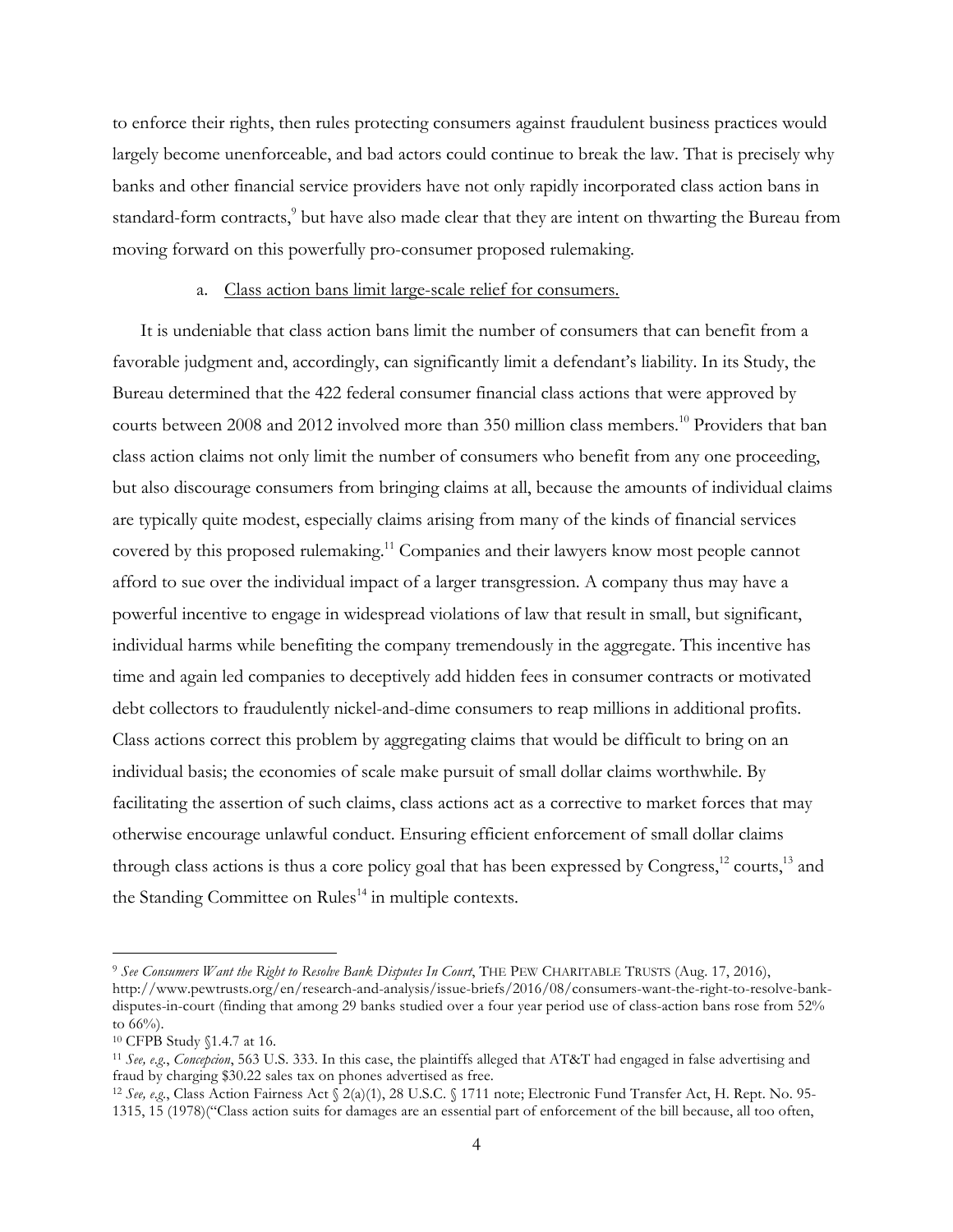### b. Countering industry talking points against class actions

Industry's claim that class actions benefit plaintiffs' attorneys over consumers is a false talking point that should be laid to rest. According to the Study, between 2008 and 2012 consumers across the product markets studied received \$2.2 billion in net relief—that is, over and above attorneys' fees and litigation costs.15 In another empirical study, academic researchers found that class actions against illegal overdraft fees resulted in fair compensation to class members, in that the compensation was commensurate with the strength of the class claims and was delivered to a significant portion of class members.<sup>16</sup>

Moreover, most courts award attorneys' fees through the common fund doctrine, where the cost of litigation is paid out of the common fund created by the class recovery, typically a settlement.<sup>17</sup> Most commonly, courts will calculate fees as a reasonable percentage of the value of the settlement.<sup>18</sup> Accordingly, attorneys receive fees when they have created value for class members, which would not otherwise have existed. Plaintiffs' attorneys litigate class actions at considerable risk to themselves—they pay upfront costs of litigation—and if they lose, there is no recovery and, accordingly, no attorneys' fees. Additionally, Federal Rule 23(h) ensures that judges have flexibility in determining reasonable compensation to attorneys for their work.<sup>19</sup> Fee percentages can be modified by factors deemed appropriate by the judge, such as results achieved, risk, and the age and difficulty of the action.

although many consumers have been harmed, the actual damages in contrast to the legal costs to individuals are not enough to encourage a consumer to sue.");

<sup>13</sup> *See, e.g.*, *Shady Grove Orthopedic Assocs., P.A. v. Allstate Ins. Co.*, 559 U.S. 393, 402 (2010) (Rule 23 is "designed to further procedural fairness and efficiency."); *Amchem Prod., Inc. v. Windsor*, 521 U.S. 591, 617 (1997) ("The policy at the very core of the class action mechanism is to overcome the problem that small recoveries do not provide the incentive for any individual to bring a solo action prosecuting his or her own rights. A class action solves this problem by aggregating the relatively paltry potential recoveries into something worth someone's (usually an attorney's) labor.")).<br><sup>14</sup> See, e.g., Fed. R. Civ. P. 23, Advisory Comm. Notes to 1966 Amendment (stating that a class action suit can be j

under Rule 23 where "the class may have a high degree of cohesion and prosecution of the action through representatives would be quite unobjectionable, or the amounts at stake for individuals may be so small that separate suits would be impracticable.").

<sup>15</sup> CFPB Study §8.1 at 4-5. The Study estimates gross relief at \$2.7 billion and fees at 16% of this total, resulting in net relief of \$2.2 billion to class members.

<sup>16</sup> *See* Brian T. Fitzpatrick & Robert C. Gilbert, *An Empirical Look at Compensation in Consumer Class Actions*, 11 N.Y.U. J. L. & BUS. 767, 788 (2011).

<sup>17</sup> Janet Cooper Alexander, *An Introduction to Class Action Procedure in the United States*, Presented Conference: Debates over Group Litigation in Comparative Perspective, Geneva, Switzerland, at 10 (July 21-22, 2000), *available at* https://law.duke.edu/grouplit/papers/classactionalexander.pdf. 18 *Id.* at 11. 19 FED. R. CIV. P. 23(h).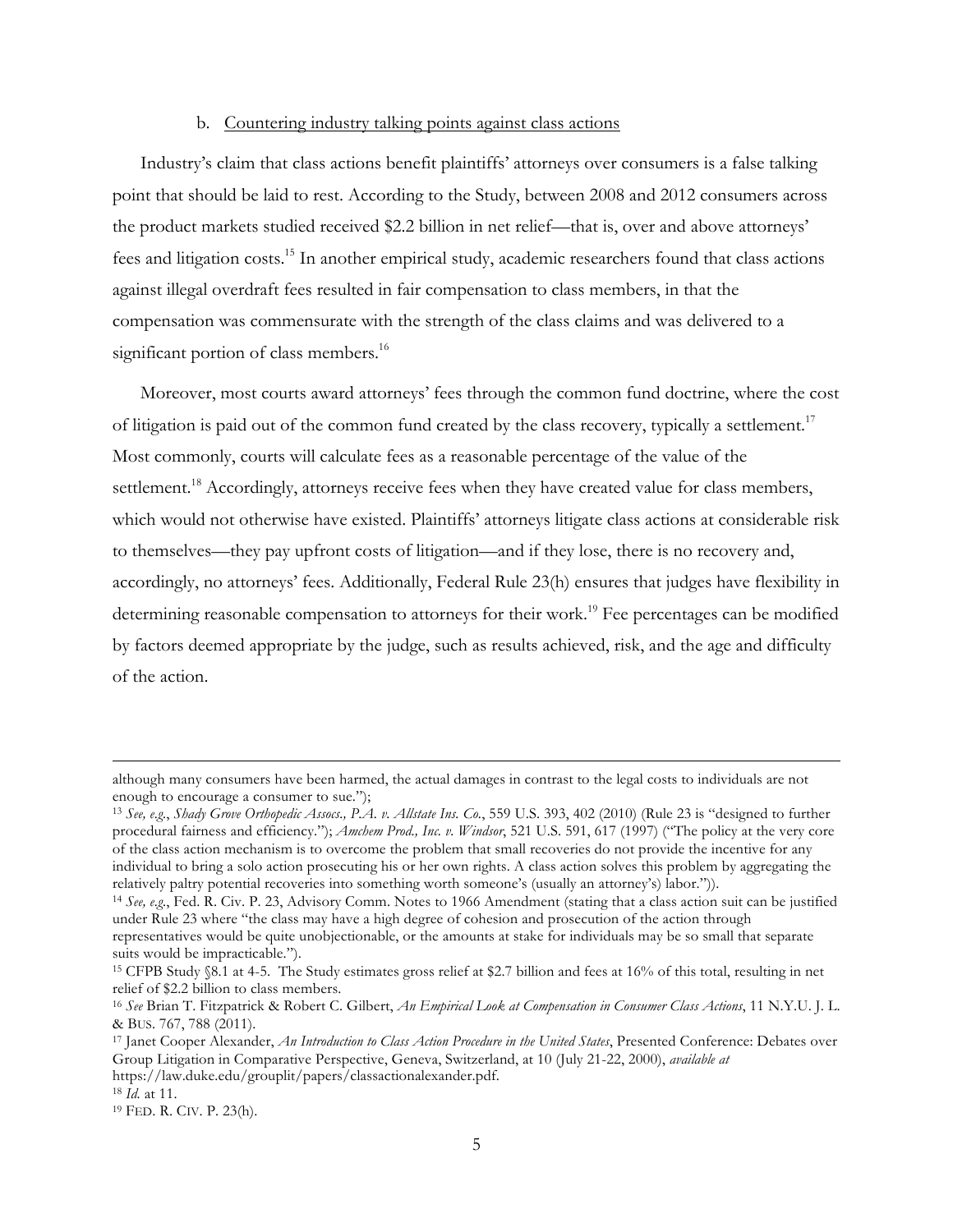The Bureau's evaluation of 400 private lawsuits that were brought in court and litigated as class actions revealed that the attorneys' fees amounted to 16% of gross relief, a very reasonable figure. This finding is consistent with other data-driven studies on this topic. Another seminal study evaluating class action settlements and associated fee awards found that in a representative sample of 688 class action settlements approved over a two-year period, involving nearly \$33 billion, roughly \$5 billion, or 15% of this total, was awarded as attorneys' fees.<sup>20</sup> This same study also found that client recovery is, overwhelmingly, the primary determinant of attorneys' fees: it found a strong inverse association between fee percentage and settlement size—in other words, the larger the settlement, the smaller the fee percentage for the attorneys.<sup>21</sup> This means courts will actually scale back fees when attorneys produce large recoveries for a class to avoid windfalls to attorneys. On the other hand, the age of the case at settlement was positively associated with fee percentage—meaning the longer attorneys worked on the case, the higher the fee percentage.<sup>22</sup> Attorney fee payment arrangements of this kind can hardly be said to be disproportionate or unfair.

# c. Benefit of private enforcement to consumers.

Industry's anti-class action claims also intentionally overlook the value to consumers of private enforcement that holds lawbreakers accountable, deters misconduct, and, as explained above, provides efficient recovery for class members on small dollar claims. Opponents of this proposed rule ignore these law enforcement benefits as well as the equitable principles built into awarding of attorneys' fees.

The role of private attorneys in the enforcement of public laws is a critical one. Indeed, as the Bureau has acknowledged, many federal consumer protection laws were enacted by Congress to permit private enforcement by conferring private rights of action on consumers.<sup>23</sup> Further, Congress has specifically expressed its intent in numerous federal statutes to facilitate private enforcement through class actions by expressly addressing class actions in statutory text and legislative history.<sup>24</sup> Entrepreneurial lawyering drives private enforcement, as attorneys establish expertise in complex matters that require specialized experience in originating, developing, and

 <sup>20</sup> Brian T. Fitzpatrick, *An Empirical Study of Class Action Settlements and Their Fee Awards*, 7. EMPIRICAL LEGAL STUD. 811, 811 (2010).

<sup>21</sup> *Id.*; *see also* Theodore Eisenberg & Geoffrey P. Miller, *Attorney Fees in Class Action Settlements: An Empirical Study*, 1 J. EMPIRICAL LEGAL STUD. 27, 27 (2004) (finding a scaling effect in the awarding of attorneys' fees in which fees constitute a lower percent of the client's recovery as the client's recovery increases.) <sup>22</sup> Fitzpatrick, *supra* note 20.

<sup>23</sup> Arbitration Agreements, 81 Fed. Reg. 32,830, 32,832 (May 24, 2016) (to be codified at 12 C.F.R. pt. 1040). 24 *Id.* at 32,832-33.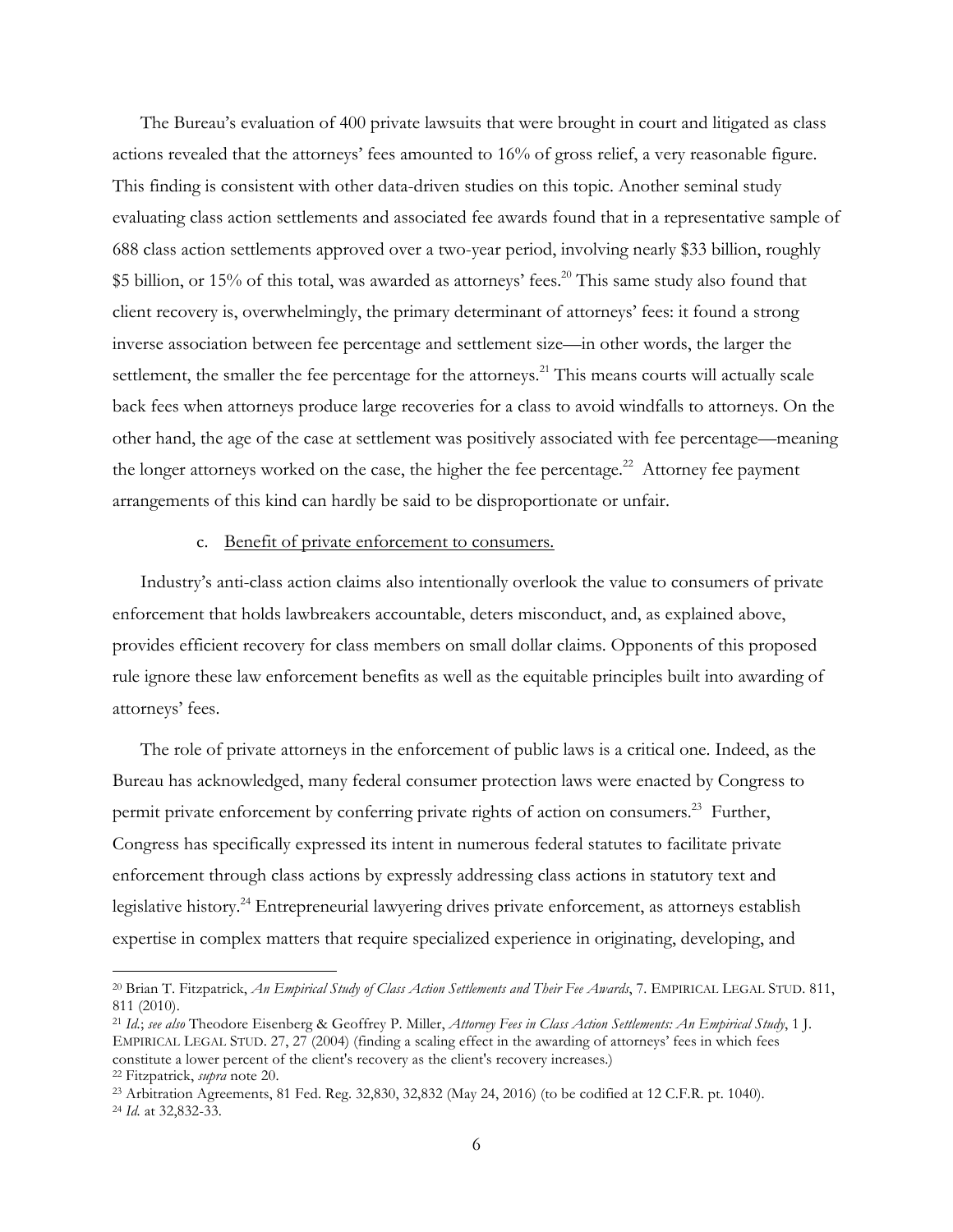litigating class cases.<sup>25</sup> Class actions work precisely because they create incentives for lawyers to bring private enforcement actions. In turn, increased enforcement creates monetary incentives for legal compliance by corporations.<sup>26</sup>

Additionally, as the Study found, private enforcement through class actions supplements public enforcement by federal and state regulators. In the Study's sample of class action settlements, the Bureau was unable to identify overlapping public enforcement proceedings in 66% of the filings evaluated.<sup>27</sup> In other words, class actions facilitated recoveries for violations that otherwise had gone unaddressed by public enforcement agencies two thirds of the time. The data also suggested that private enforcement may provide valuable guidance to public enforcement agencies by identifying violations that merit additional enforcement action: When the Bureau did find overlapping activity by government entities and private class action lawyers, class action lawyers filed before the government between 62% and 71% of the time.<sup>28</sup>

#### d. Case Studies: Recent Examples of Consumers Recovering From Class Actions.

Though much empirical analysis is based on class settlement data, the Bureau should not overlook the importance of class action trials in securing substantial relief for consumers. Two recent financial services-related cases highlight benefits to consumers gained through class action verdicts.

One of the most notable cases in recent years is *Gutierrez v. Wells Fargo Bank*. In August 2010, after a two week bench trial, a California federal judge rendered a \$203 million verdict against Wells Fargo, finding that Wells Fargo violated California consumer protection law by manipulating its processing of customer debit card purchases by customers to maximize overdraft fees.<sup>29</sup> The case was brought on behalf of California Wells Fargo customers who, from 2004 to 2008, incurred overdraft fees on debit card transactions as a result of the bank's practice of sequencing transactions from highest to lowest. Instead of posting transactions in the order they occurred, Wells Fargo would deduct the largest charges from customers' accounts first, drawing down customers' balances more rapidly. The practice resulted in a larger number of overdrafts for customers and a higher volume of overdraft fees for Wells Fargo, as it allowed Wells Fargo to charge customers for

 <sup>25</sup> *See* Cooper, *supra* note 17, at 2.

<sup>26</sup> *Id.*

<sup>27</sup> CFPB Study §1.4.8 at 18.

<sup>28</sup> *Id.*

<sup>29</sup> *Gutierrez v. Wells Fargo Bank*, 730 F.Supp.2d 1080 (N.D. Cal 2010).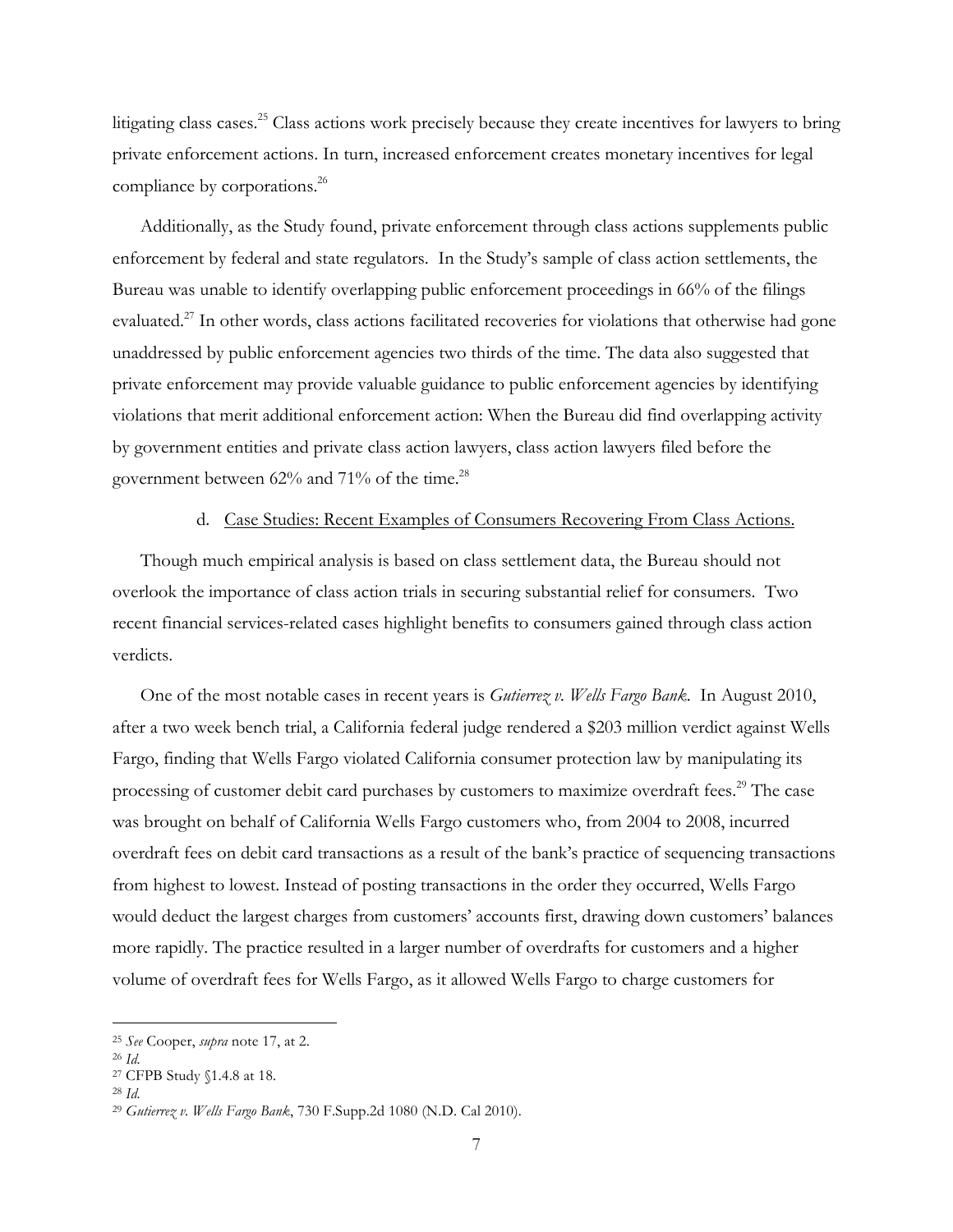overdrawing their accounts by small amounts multiple times a day. The court found that by fraudulently and unfairly manipulating banking transactions to maximize the fees, Wells Fargo was profiting off of their most financially vulnerable customers. The class included 1 million individuals who were charged overdraft fees. On April 4, 2016, the U.S. Supreme Court declined Wells Fargo's request to review its 2010 loss at trial.

In another decision rendered in Maryland this year, the debt collection operator LVNV Funding (LVNV) was accused of illegally obtaining default judgments against individuals in Maryland despite not being licensed in the state.<sup>30</sup> In the first round of the case, the plaintiffs brought a putative class action against LVNV, a company that focuses its business on buying distressed or defaulted consumer debt, alleging that the company engaged in illegal debt collection because it was not licensed as a collection agency in Maryland, in violation of several state consumer protection laws. The two named plaintiffs were consumers who incurred credit card debt that was eventually assigned to LVNV, which filed collection suits against them. LVNV obtained default judgments for thousands of dollars against the plaintiffs and collected on the judgments by garnishing their paychecks. The plaintiffs' proposed class action was brought on behalf of Maryland residents who were subject to the illegal debt collection and sought to recover their judgment sums, as well as costs and interest collected. Before a class was certified, a Maryland court held that LVNV was not licensed to operate in the state and therefore the judgments obtained against the plaintiffs were legally void.<sup>31</sup> Despite the judgment, LVNV continued to conduct business in Maryland without a license, continued to obtain default judgments, and garnished wages from the customers.

Eventually, the trial court certified a class of LVNV's customers, and the case went to trial before a jury. According to the plaintiffs' attorneys, LVNV continued to file thousands of lawsuits against individuals who it claimed owed money and collected scores of illegal judgments until just a week before the trial.<sup>32</sup>

At trial, the plaintiffs presented evidence that LVNV had reaped millions of dollars in profits through its illegal collections from the class illegally, in blatant disregard of the earlier judgment of the Maryland court in favor of the individual plaintiffs. The jury awarded \$38,630,344 to the class of 1,589 Maryland residents who were victims of LVNV's illegal actions.

 <sup>30</sup> Telephone Interview with Phillip Robinson, Attorney, Consumer Law Center LLC (May 24, 2016)*; see also* http://www.marylandconsumer.com/finch-v-lvnv-verdict.

<sup>31</sup> *Finch v. LVNV Funding, LLC*, 71 A.3d 193 (Md. Ct. Spec. App. 2013).

<sup>32</sup> *Supra* note 30.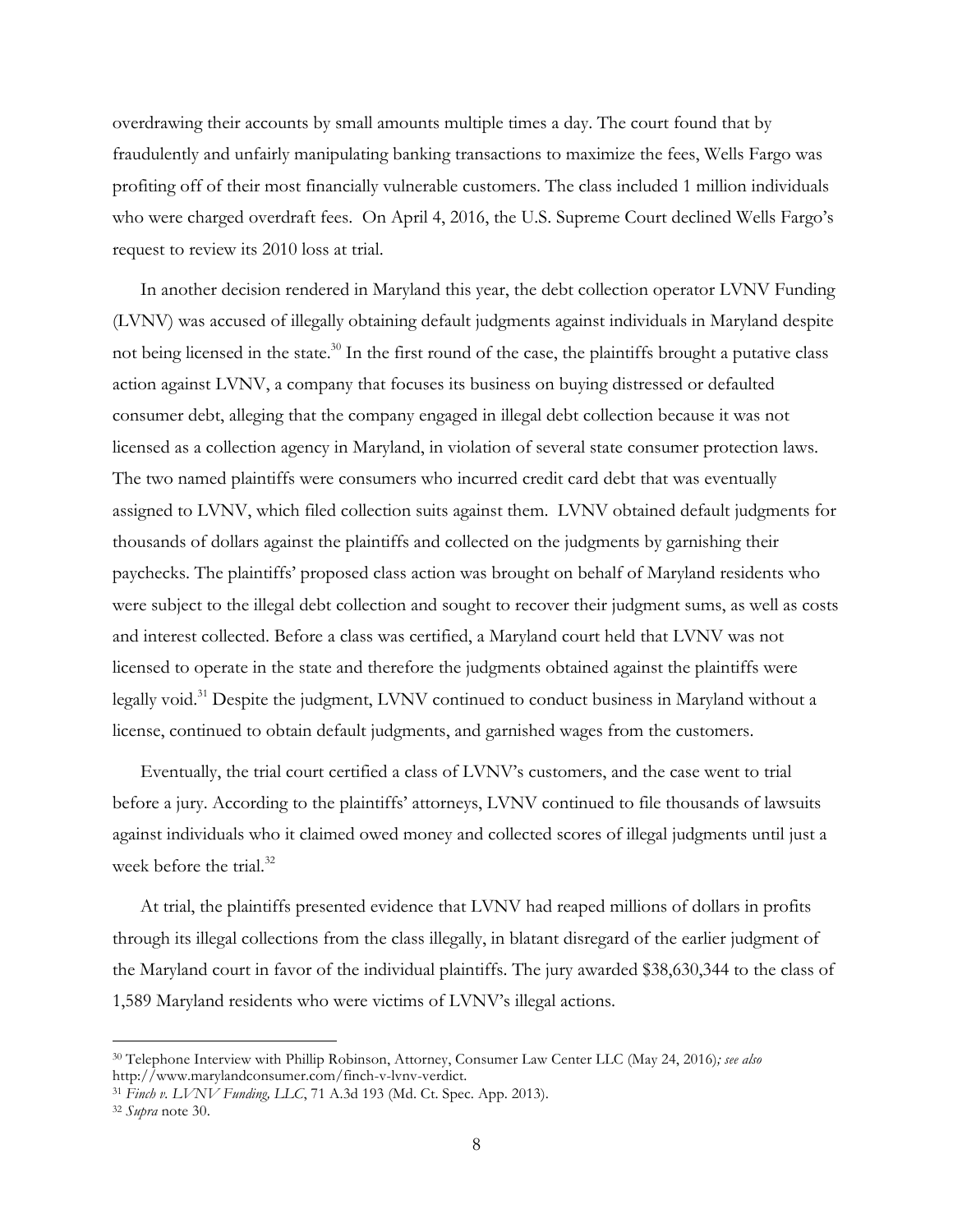As these cases demonstrate, private enforcement through class actions result in significant benefits to consumers victimized by corporate fraud. Without class actions, providers can reduce the likelihood of liability for causing relatively small harms to a point approaching zero.<sup>33</sup> The proposed rule's prohibition on clauses that bar class actions will thus restore a crucial device for consumers to recover against companies for widespread harm caused to them by corporate misconduct.

# **II. The CFPB Should Ban Forced Arbitration in the Consumer Financial Services Industry Outright**

As explained in the preceding section, class actions are a tremendously important mechanism that must be available to consumers to recover against providers who engage in widespread misconduct, and the proposed rule prohibiting pre-dispute arbitration agreements that prohibit consumers from participating in class actions would provide significant protection. Yet we believe the Bureau must go further. Public Citizen strongly supports a bright-line rule that prohibits providers of consumer financial services from forcing consumers to make a pre-dispute decision to arbitrate any claims they may have against providers. The final rule should therefore also prohibit pre-dispute agreements requiring arbitration of individual claims.

In order to fulfill its mission, the CFPB should ensure that providers of financial products and services adhere to a simple concept of fair play. Forced arbitration clauses are the opposite of fair they require consumers to waive their basic constitutional right to resolve claims through the civil justice system,<sup>34</sup> and they result in severe impairment of consumers' ability to vindicate both statutory and common-law claims. Public Citizen believes the Study demonstrates that forced arbitration clauses are unfair and operate to cheat consumers out of full recovery when claimants are compelled to arbitrate individual claims, because consumers are not afforded full rights of the judicial system and arbitration procedures and outcomes are tilted to advantage the corporation over the consumer. Banning forced arbitration of individual claims is consistent with the Bureau's mandate to restrict the use of such clauses if it is in the public interest and for the protection of consumers.35

 <sup>33</sup> *See* Brian Fitzpatrick, *The End of Class Actions?*, 57 ARIZ. L. REV. 161, 163 (2015).

<sup>34</sup> U.S. CONST. amend. VII. 35 12 U.S.C. §5518(b) (2010).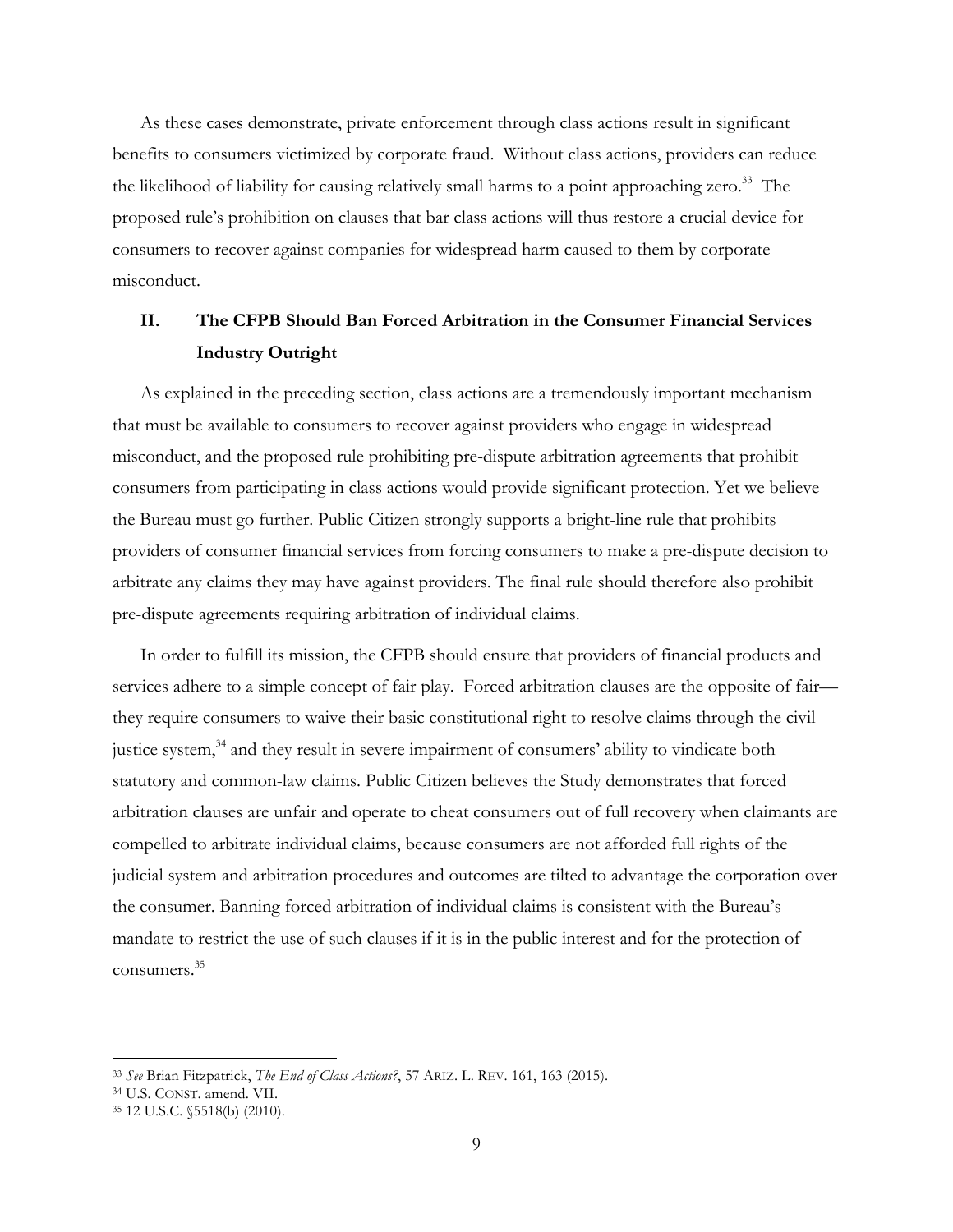### a. Forced arbitration clauses suppress the assertion of individual claims.

It is well-accepted among consumer advocates that arbitration clauses suppress the assertion of individual claims because of the difficulty in securing counsel for arbitration proceedings. Few consumers feel empowered to bring a case in arbitration without the assistance of an attorney. Paul Bland, a leading national consumer attorney and arbitration expert, put it plainly in testimony before Congress: "[M]ost private consumer lawyers are very reluctant, or completely unwilling, to represent clients in a system that they believe is rigged against consumers. Unlike the banking industry lawyers, consumer lawyers generally only get paid if they win cases. Many of them have a reasonable, earned distrust of forced arbitration<sup>[1]"36</sup> Surveys of consumer advocates support this assessment. A 2014 survey of consumer attorneys conducted jointly by the National Association of Consumer Advocates (NACA) and National Consumer Law Center (NCLC) showed that more than 70% of respondents said they had decided against representation in auto-finance cases, even though consumers had viable claims, because of the existence of arbitration clauses. <sup>37</sup> Additionally, in a 2012 survey by NACA and NCLC, 84% of consumer attorneys who responded indicated they had rejected a client with a meritorious consumer claim because of an arbitration clause, and a number of respondents indicated they had turned down multiple cases for this reason.<sup>38</sup> This problem would not be addressed by eliminating class-action bans, because the problem affects lawyers' willingness to take on individual cases as well class actions.

## b. Consumers are generally without knowledge that they are giving up their legal rights.

The chasm between what consumers understand as their rights and what their rights actually are exhibits the deeply deceptive nature of forced arbitration clauses. Providers count on the fact that consumers are unlikely either to read or to understand arbitration clauses contained in standard form contracts, which are typically buried in the fine print intended to be easily slipped past consumers. The Bureau found in its comprehensive study that consumers who are bound by such

 <sup>36</sup> *Examining the CFPB's Proposed Rulemaking on Arbitration: Is it in the Public Interest and for the Protection of Consumers?*, Hearing Before the H. Subcomm. on Fin. Inst. and Consumer Credit, 114th Cong. (2016) (testimony of F. Paul Bland, Jr., Executive Director of Public Justice).

<sup>37</sup> *See* Letter from NACA and NCLC, to Will Wade-Gery, Acting Assistant Director, Card and Payments Markets, CFPB, Aug. 21, 4014, *available at* https://www.nclc.org/images/pdf/arbitration/letter-cfpb-auto-survey-results-2014.pdf.

<sup>38</sup> *See* NACA and NCLC Response to CFPB Request for Information Regarding Scope, Methods, and Data Sources for Conducting Study of Pre-Dispute Arbitration Agreements, June 23, 2012, *available at* http://www.consumeradvocates.org/sites/default/files/NACA.Comments.CFPB\_.2012-0017.pdf.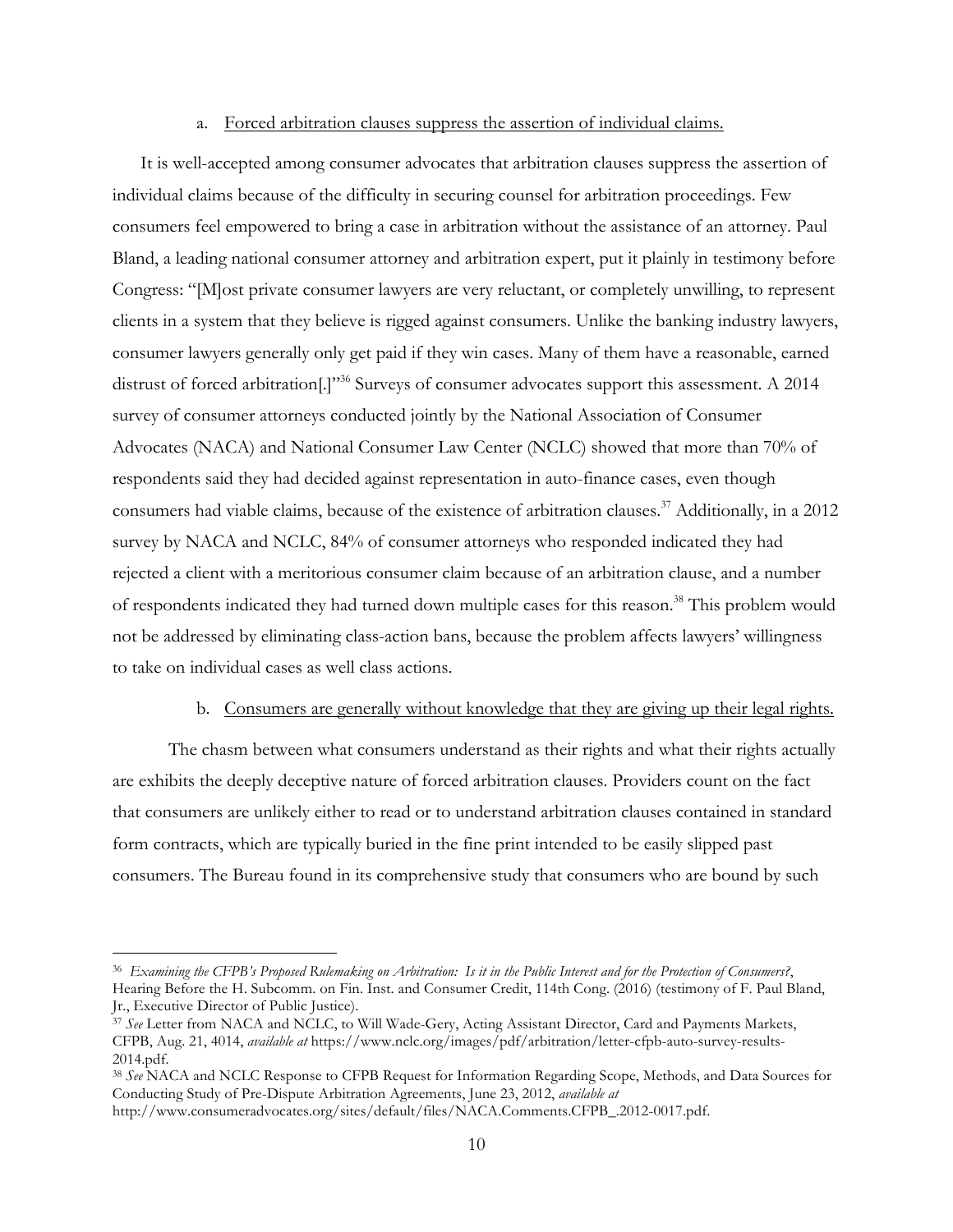clauses generally do not know whether they can sue in court or wrongly believe that they can do so.<sup>39</sup> The vast majority of consumers surveyed by the Bureau were unaware whether their contracts contained forced arbitration clauses: Data revealed that nearly 80% of consumers surveyed did not know whether they were subject to forced arbitration in their consumer financial contracts.<sup>40</sup> Fewer than 7% of consumers who were bound by a forced arbitration clause understood that meant they were barred them from suing their provider in court.<sup>41</sup> In another survey cited by the Bureau, academic researchers at St. John's School of Law surveyed consumers and found that even when consumers reviewed an arbitration clause, only 13% of survey respondents understood that the contract prohibited them from participating in a class action.<sup>42</sup> The Study concluded, "Consumer beliefs about credit card dispute resolution rights bear little to no relation to the dispute resolution provisions of their credit card contracts. Most consumers whose agreements contain arbitration clauses wrongly believe that they can participate in class actions."43

In addition to the Bureau's survey on this issue, numerous other studies provide additional support for the conclusion that consumers lack knowledge about the impact of forced arbitration clauses on their legal rights. For example, Public Citizen, in conjunction with the Employee Rights Advocacy Institute for Law and Policy, commissioned a survey which found that roughly two-thirds of respondents said they did not remember reading a forced arbitration clause in the terms of agreement for any goods or services despite the ubiquity of such clauses.<sup>44</sup> Another study by the Center for Responsible Lending found that 68 percent of consumers with auto loans did not know if their contract had a forced arbitration clause, even after the clause was explained to them.<sup>45</sup> In yet another study, researchers asked respondents to read a sample credit card contract with a forced arbitration clause and found more than half either did not realize the contract required arbitration or did not know whether it did.<sup>46</sup> And among those respondents that understood the contract included an arbitration provision, 61 percent believed that consumers would have a right to have a court

 <sup>39</sup> CFPB Study §1.4.2 at 11.

<sup>40</sup> CFPB Study §3.4.3 at 22.

<sup>41</sup> CFPB Study §3.1 at 4.

<sup>42</sup> CFPB Study §3.2 at 8.

<sup>43</sup> CFPB Study §1.4.2 at 11.

<sup>44</sup> Public Citizen & Employee Rights Advocacy Institute for Law and Policy, National Study of Public Attitudes on Forced Arbitration: Findings from a Survey of 800 Likely 2010 Voters Nationwide 15 (2009), *available at* http://www.citizen.org/documents/lake-research-national-study-of-public-attitudes-forced-arbitration.pdf. <sup>45</sup> Joshua Frank, Stacked Deck: A Statistical Analysis of Forced Arbitration 10 (2009), *available at*

http://www.responsiblelending.org/credit-cards/research-analysis/stacked\_deck.pdf.<br><sup>46</sup> Jeff Sovern et al., "Whimsey Little Contracts" with Unexpected Consequences: An Empirical Analysis of Consumer Understanding of *Arbitration Agreements*, 75 MD. LAW REV. 1, 45 (2015).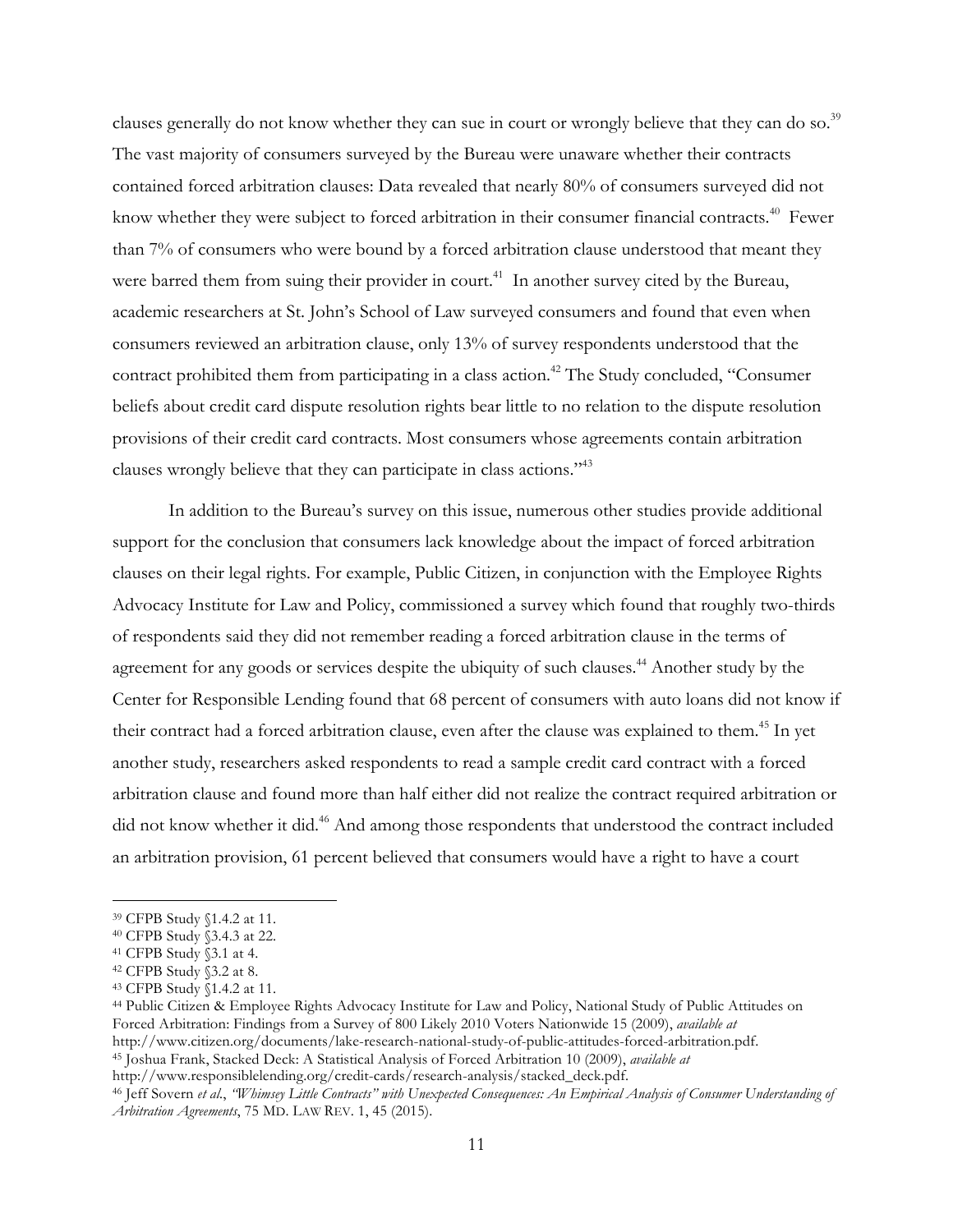decide their dispute with the company.<sup>47</sup> Fewer than one in five respondents realized that the contract required them to give up their right to a jury trial, even though the arbitration clause made this waiver express.48 These statistics demonstrate that forced arbitration deprives consumers of important procedural rights, and that consumers do not even understand what rights they are giving up. Industry's deliberate reliance upon and exploitation of this pervasive lack of understanding by consumers is inherently unfair and deceptive.

In this context, the Bureau should additionally consider that consumers unequivocally want the right to resolve bank disputes in court. In a report released last week by the Pew Charitable Trusts, researchers found that a massive 95 percent of consumers would want access to the courts if they had a dispute with their bank.<sup>49</sup> Pew found that a high level of interest in access to legal options was consistent across demographic groups such as gender, age, race, income, and education, as well as across political spectrums.<sup>50</sup> Clearly, consumers overwhelmingly want to be able to access financial services without giving up their right to go to court, yet providers routinely obtain waivers of that right from them. This is a severe failure of the marketplace and calls for intervention by the Bureau to ensure that financial services are offered fairly and non-deceptively.

# c. Arbitrator bias infects the process.

Despite industry assertions to the contrary, arbitration is not a forum for fair resolution of disputes. Repeat player bias is a well-documented phenomenon that arises because arbitrators have a direct financial incentive to favor the party that will bring them future business— the corporate provider of financial services and products. According to the CFPB's Study, corporations dominated arbitration filings in 2010 and 2011 as repeat players.<sup>51</sup> Statistical analysis supports the widely-held view among consumer advocates that arbitrators who favor corporations over consumers will receive more cases in the future.<sup>52</sup> Bias is also revealed when arbitration providers directly market themselves as "business friendly" and in documented instances where arbitrators who ruled against companies in previous cases are removed from later cases administered by the same arbitration service. 53

 <sup>47</sup> *Id.* at 47

<sup>48</sup> *Id.*

<sup>49</sup> *Supra* note 9.

<sup>50</sup> *Id.*

<sup>51</sup> CFPB Study §5.6.12 at 59.

<sup>52</sup> Miles B. Farmer, *Note, Mandatory & Fair? A Better System of Mandatory Arbitration*, 121 YALE L.J. 2346, 2358 (2012). <sup>53</sup> *Id.*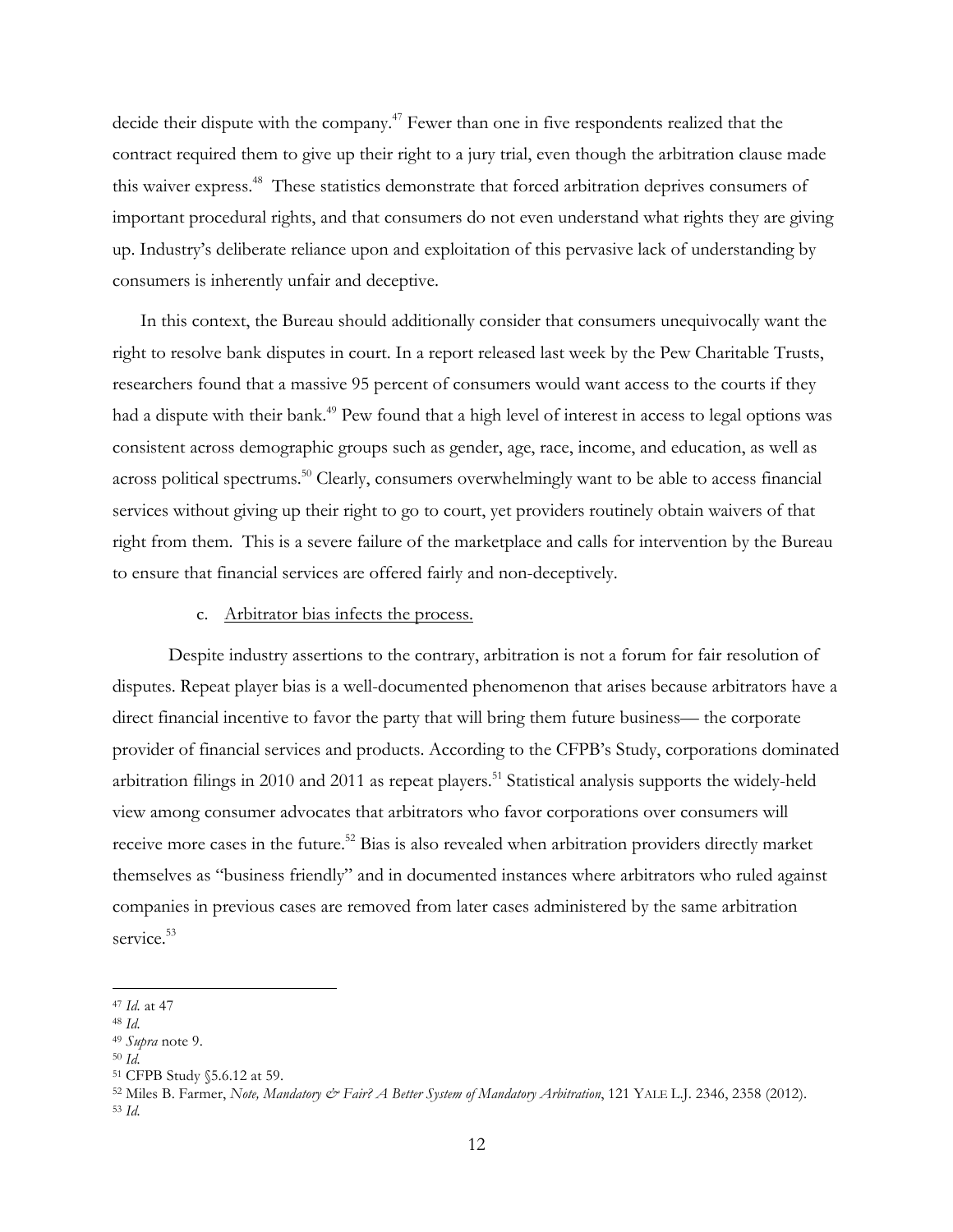A recent study on this topic published in the Georgetown Law Journal analyzed nearly 5,000 complaints filed by consumers with the American Arbitration Association between 2009 and 2013 to document a repeat player effect leading to more favorable outcomes for corporate defendants.<sup>54</sup> The researchers found not only that forced arbitration shields big business from class liability, but also that the repeat player bias phenomenon has acquired a new urgency due to the higher volume of individual arbitration claims. <sup>55</sup> Corporations that the study terms "extreme repeat players" now appear in arbitration at such a high rate that they dominate individual cases with disproportionate win rates and damage payments.<sup>56</sup>

## d. Arbitration rules limit procedural opportunities for claimants.

Proponents of forced arbitration like to portray arbitration as a cheap and efficient alternative to protracted litigation in the public court system.<sup>57</sup> However, the efficiencies touted by these parties are really the result of the loss of key procedural protections that directly affect substantive outcomes for consumers.

In arbitration, consumers lose their Seventh Amendment right to a civil jury trial.<sup>58</sup> Arbitration rules limit the right to discovery, so claimants are limited in what evidence they can bring to prove their case. The regular rules of appellate review do not apply: Judicial review of an arbitrator's decision is extremely narrow, limited to grounds set forth in the FAA, which covers only the most "extreme arbitral conduct,"<sup>59</sup> such as corruption or fraud.<sup>60</sup> Even clear errors of law or fact committed by an arbitrator are not enough to overturn arbitrator decisions,<sup>61</sup> so consumers are most likely stuck with whatever the arbitrator decides, even if the arbitrator gets everything wrong.

Arbitration is a closed process; consumers are generally unaware of any pending or resolved claims against a company and regulators are left in the dark regarding alleged or proven illegal behavior.<sup>62</sup> Arbitrators are obligated by ethics rules not to disclose information about the

 <sup>54</sup> David Horton & Andrea Cann Chandrasekher, *After the Revolution: An Empirical Study of Consumer Arbitration*, 104 GEO. L.J. 57 (2015).

<sup>55</sup> *Id.* at 63.

<sup>56</sup> *Id.*

<sup>57</sup> *See* David Hirschmann and Lisa Rickard, *Why We Need to Save Arbitration*, POLITICO, May 5, 2016.

<sup>58</sup> Jean Sternlight, *Mandatory Binding Arbitration and the Demise of the Seventh Amendment Right to a Jury Trial*, 16 OHIO ST. J. ON DISP. RESOL. 669 (2001).

<sup>59</sup> *Hall St. Assoc., L.L.C. v. Mattel, Inc.*, 522 U.S. 576, 586 (2008).

<sup>60</sup> Federal Arbitration Act, 9 U.S.C. §10.

<sup>61</sup> *See, e.g.*, *Oxford Health Plans LLC v. Sutter,* 133 S. Ct. 2064, 2068 (2013).

<sup>62</sup> *See, e.g.*, American Arbitration Association Consumer Rule 30.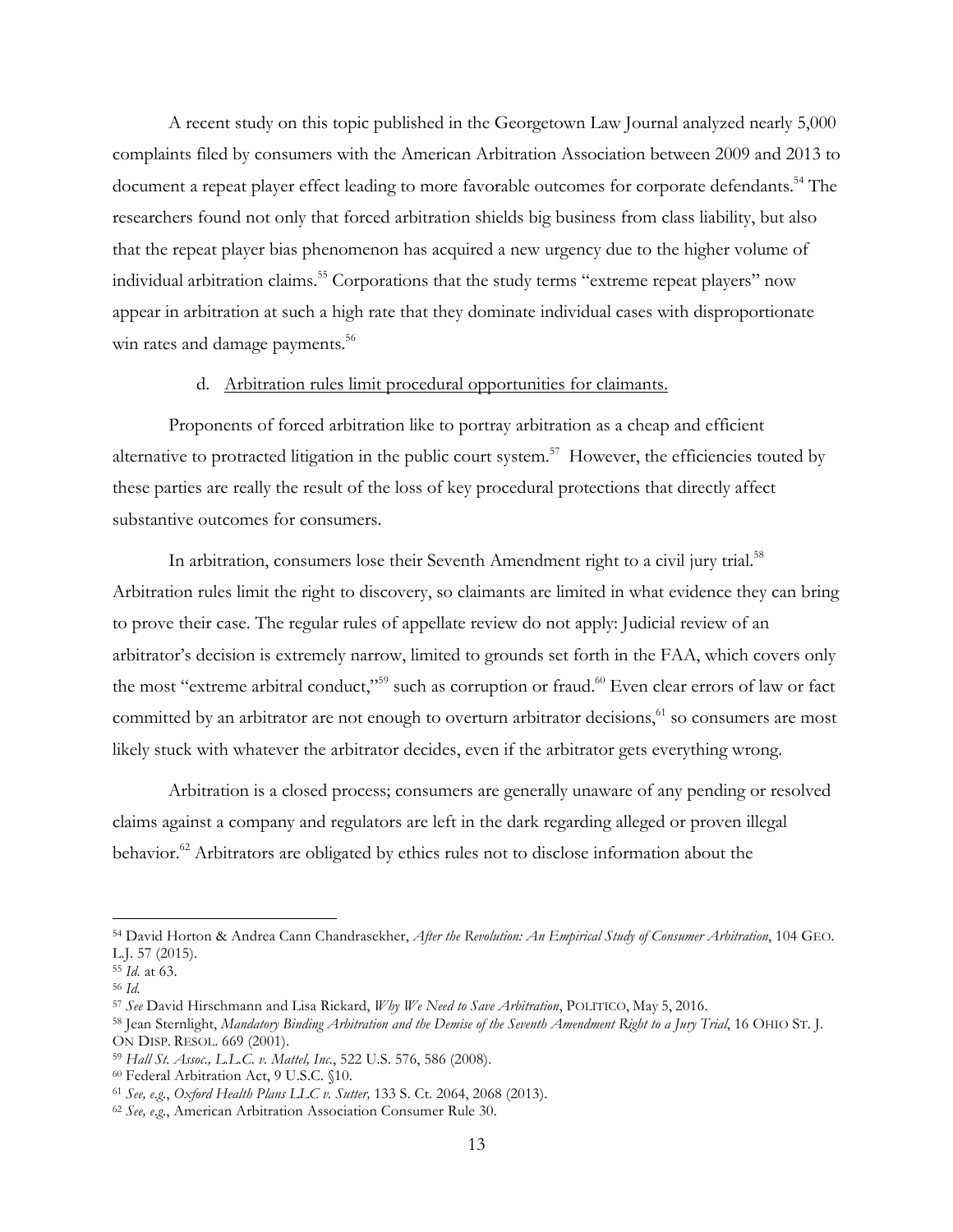proceedings publicly,<sup>63</sup> and filings, hearings, and awards are not open to the public.<sup>64</sup> This lack of transparency stands in stark contrast to the public's right to access court proceedings—including the right to access hearings and filings—which are presumptively open to the public under the common law and First Amendment.<sup>65</sup>

# e. Arbitration outcomes support the conclusion that consumers are less likely to recover in arbitration.

Out of 341 arbitrations evaluated by the Bureau in 2010 and 2011 where consumers had affirmative claims against a provider, consumers obtained some form of relief in a mere 32 disputes. 66 Comparatively, of the 244 claims evaluated in the Bureau's sample that were brought by providers against consumers, providers won an astounding 93 percent, or 227 of their claims.<sup>67</sup> Similarly, the National Arbitration Forum (NAF) disclosed in 2009 that corporations were winning in arbitrations NAF administered 94 percent of the time, after it was revealed that NAF was taking kickbacks from the very companies whose claims it presided over in arbitration.<sup>68</sup> NAF is discussed more fully below.

Consumers also fare poorly in arbitration when it comes to actual recovery, while corporations recover generously. According to the Study, consumers who had an affirmative claim against a company prevailed 20 percent of the time and recovered an average of 12 cents for every dollar claimed in arbitration.<sup>69</sup> By contrast, in arbitrations where companies filed claims against consumers, the companies not only prevailed to some degree 93 percent of the time, they were awarded an average of 91 cents on the dollar. The disparity is clear and quite troubling.

## f. Case Study: National Arbitration Forum

The features of forced arbitration described above work to block full vindication of consumer rights and render arbitration unsuitable for fair dispute resolution. The procedural deficits described here are not merely anecdotal. They operate to deprive consumers of fair outcomes. No example is more illustrative than the anti-consumer system of arbitration operated by NAF, which in

 <sup>63</sup> CFPB Study section §2.5.8 at 52.

<sup>64</sup> *Id.* at 51.

<sup>65</sup> *See, e.g., Richmond Newspapers, Inc. v. Virginia*, 448 U.S. 555, 580 (1980)(plurality opinion); *Nixon v. Warner Comm'ns, Inc.*, 435 U.S. 589, 597-98 (1978).

<sup>66</sup> CFPB Study section §1.4.3 at 12.

<sup>67</sup> CFPB Study section §5.6.7 at 43.

<sup>68</sup> Robin Sidel & Amol Sharma, *Credit-Card Disputes Tossed Into Disarray*, WALL STREET J. (July 21, 2009), http://www.wsj.com/articles/SB124822374503070587.

<sup>69</sup> CFPB Study section §5.2.2 at 13.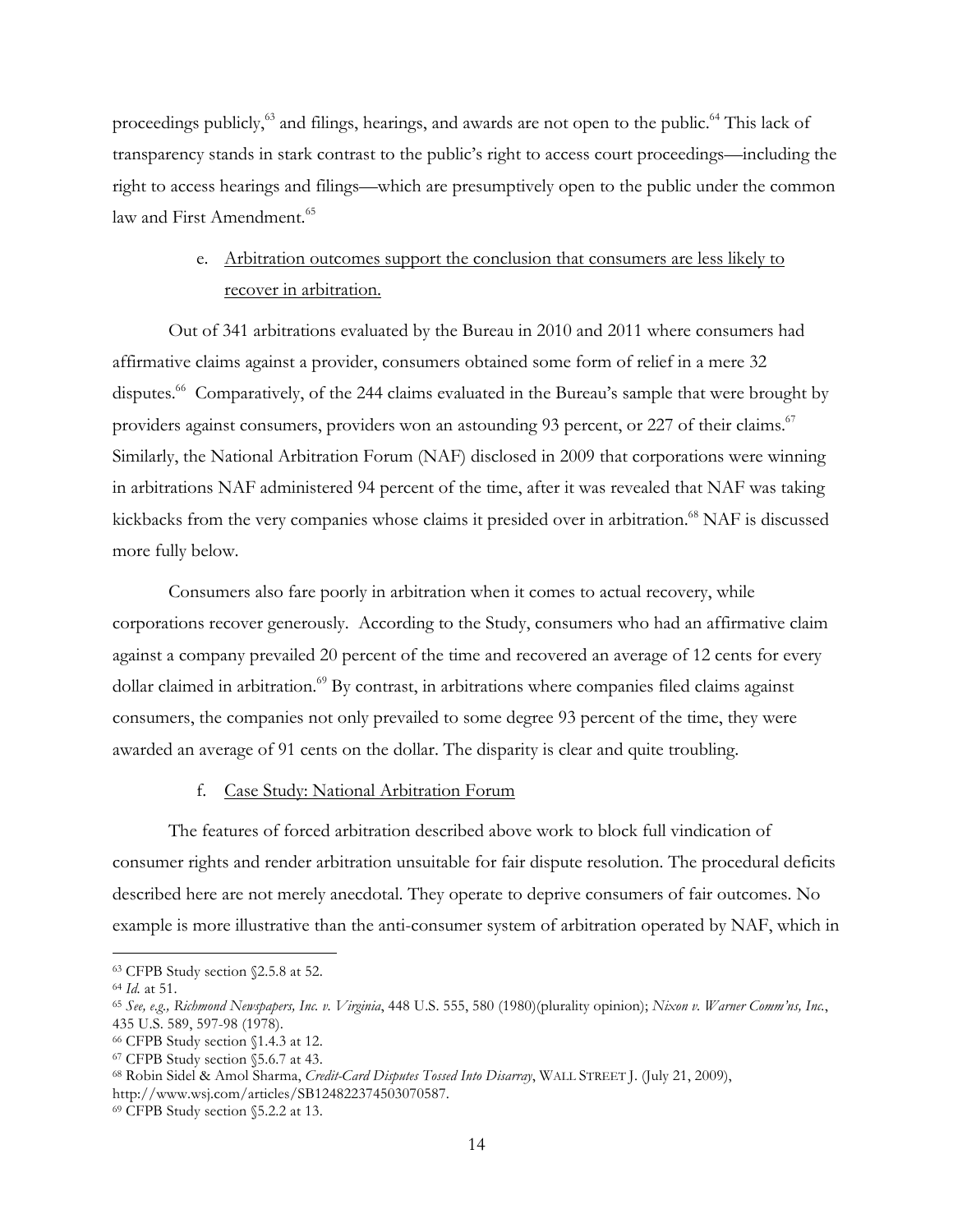the not-so-distant past was the largest provider of arbitration services in the United States until it was excluded from most consumer arbitration after its activities came under intense, albeit belated, official scrutiny. In 2007, Public Citizen analyzed the results of 34,000 arbitration cases administered by NAF and found that consumers lost at the enormous rate of 94%.<sup>70</sup> Notably, this figure mirrors the findings by the Bureau's Study of arbitrations conducted by organizations generally regarded as more reputable. In an astonishing system of backdoor dealing, NAF operated to immunize lenders from consumer protection laws for the better part of a decade and was allowed to do so by the courts and law enforcement because of their inability or reluctance to police NAF's practices.<sup>71</sup> NAF operated in this manner until 2009, when the Attorney General of Minnesota sued it and its corporate affiliates for fraud, deceptive trade practices, and false advertising based on NAF's undisclosed financial relationship with one of the largest debt collection law firms in the country.<sup>72</sup> The suit resulted in a consent decree that barred NAF from most forms of consumer arbitration. Before that time, however, courts had regularly enforced arbitration clauses designating NAF as the arbitral forum. Behind closed doors, NAF had aggressively marketed itself to credit card companies and debt collectors as an effective tool for collecting debts and would overtly suggest to lenders that it would provide them with favorable outcomes, while publicly presenting itself as a fair and neutral dispute resolution company.<sup>73</sup>

 <sup>70</sup> Public Citizen, *The Arbitration Trap: How Credit Card Companies Ensnare Consumers* (Sept. 2007),

http://www.citizen.org/documents/ArbitrationTrap.pdf.

<sup>71</sup> *See* Bland *supra* note 36, at 15-16.

<sup>72</sup> See Compl., *State of Minnesota v. National Arbitration Forum, Inc.*, No. 27–cv–0918550 (4th Jud. Dist. Minn. July 14, 2009).

<sup>73</sup> *See* Bland, *supra* note 36, at 17 (citing *Caroline E. Mayer, Win Some, Lose Rarely? Arbitration Forum's Rulings Called One-Sided*, WASH. POST, Mar. 1, 2000, at E1 ("[A]rbitration industry experts say [that] the forum's business involves more corporate-consumer disputes, in large part because of the company's aggressive marketing.") and Sean Reilly, *Supreme Court Looks at Arbitration in Alabama Case This Week*, MOBILE REG., Oct. 1, 2000, at A1 ("In marketing letters to potential business clients, [NAF's] executives have touted arbitration as a way of eliminating class action lawsuits, where thousands of small claims may be combined.")).